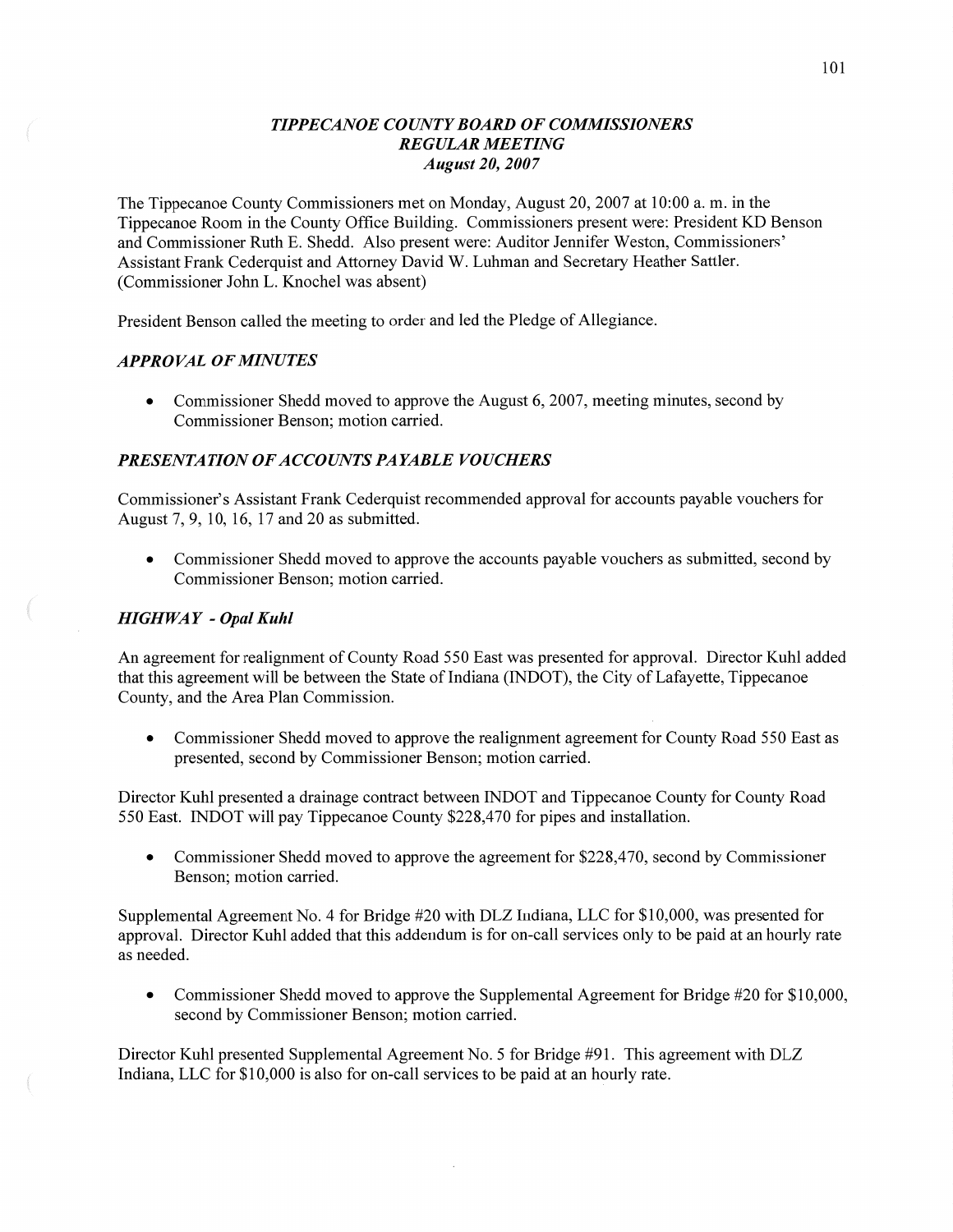**0** Commissioner Shedd moved to approve the Supplemental Agreement No. 5 for Bridge #91 for \$10,000, second by Commissioner Benson; motion carried.

Director Kuhl presented Addendum #1 from HE-BFS for the MS-4 Boundary GIS Project. This addendum for \$67,000 will complete the project.

Randall Knecht with HE-BFS spoke briefly regarding the MS-4 Boundary project. He noted that each ditch in the MS-4 boundary area is included as well as all storm structures in subdivisions to exclude city limits. HE-BFS will identify and measure all pipes and determine water outlets for each subdivision. In addition, HE-BFS will create a database for the county to be used for **GIS.** 

• Commissioner Shedd moved to approve Addendum #1 with HE-BFS for \$67,000, second by Commissioner Benson; motion carried.

Director Kuhl recommended approval of a Certificate from CenturyTel of Central Indiana, Inc. in the amount of \$5,000 for work in the right-of—way.

**0** Commissioner Shedd moved to approve the certificate from CenturyTel for work in the right-ofway, second by Commissioner Benson; motion carried.

### *FEAST* OF THE *HUNTER* 'S *MOON* **—** *Traffic Patterns & Road Closures*

Highway Director Kuhl presented a request for approval of traffic patterns & road closures for the Feast of The Hunter's Moon. She reported this traffic plan request is the same as last year's application.

**0** Commissioner Shedd moved to approve the request for change in traffic pattern for the Feast of the Hunter's Moon, second by Commissioner Benson; motion carried.

#### *BOARD* OF *ELECTION* AND *REGISTRATION* —- *Heather Maddox*

Democratic Co-Director Heather Maddox stated her office is preparing for and anticipating the upcoming elections with the new Vote Centers. Negotiations are still under way with Payless Supermarkets and West Lafayette City Hall for Vote Center satellite locations. Co-Director Maddox added that extensive marketing has been done in preparation for the fall election.

Co-Director Maddox also recommended approval of an Order for Precincts that was created from the Lafayette annexation. This order changes boundaries for the existing precincts of Perry 5 and Fairfield 32.

**0** Commissioner Shedd moved to adopt Order #1, second by Commissioner Benson; motion carried.

#### **GNA DEMAND LETTER**

Commissioner Benson presented **a** demand letter received from GnA Assessment Professionals for services rendered. County Assessor **Samantha** Steele had previously informed the Commissioners that payment would be made after Ginny Whipple met with Township Trustee Assessors to answer questions regarding Trending.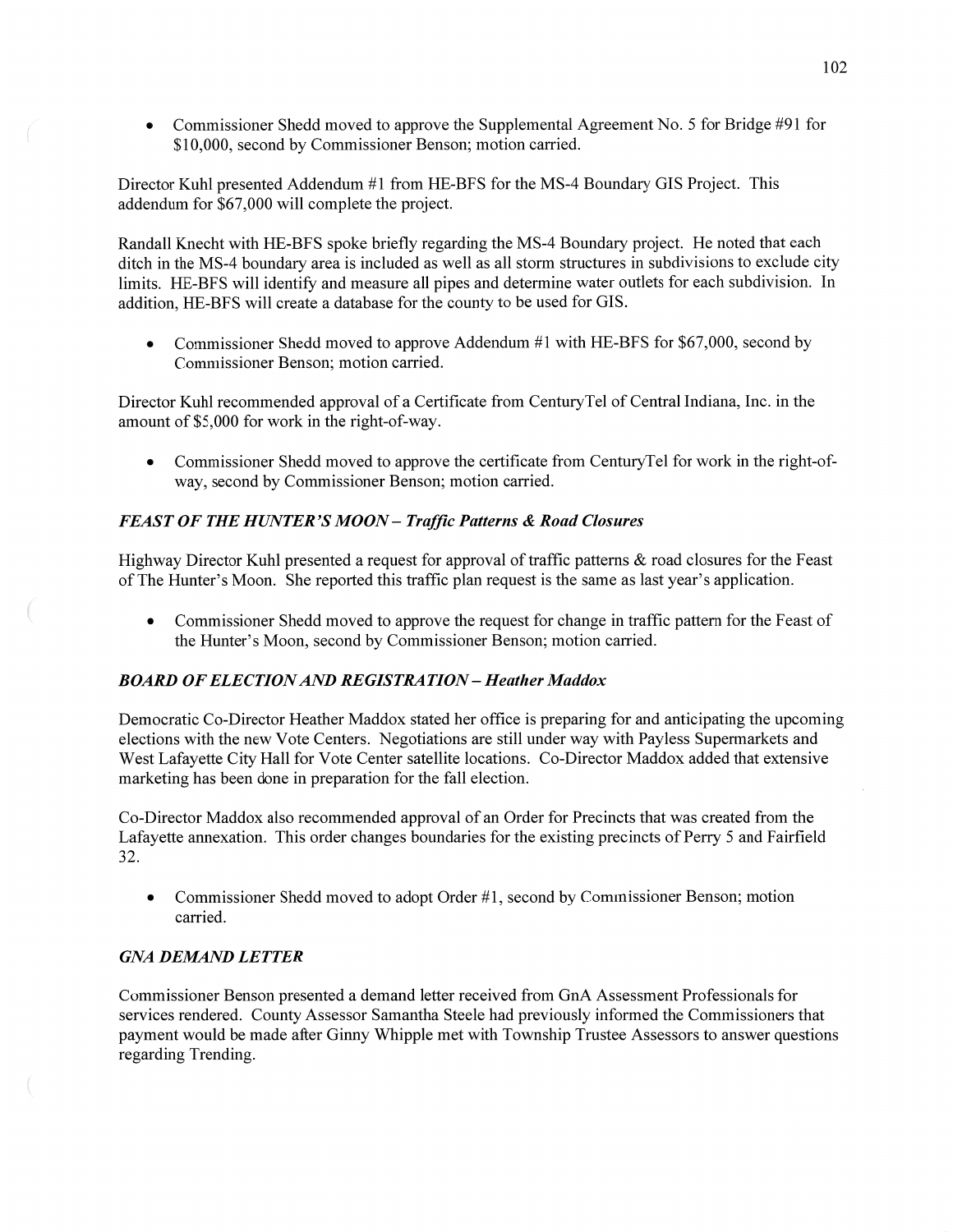Ginny Whipple stated concern regarding the County Assessor's questions. She added that there is a lack of communication between the County Assessor and GnA. Ms. Whipple is worried about the level of involvement of the County Assessor and her attendance at the weekly meetings.

Georgia Jones, First Deputy, County Assessor, stated that the township trustees are realigning neighborhoods for Trending and in order to meet with GnA, the meetings need to be held in the evening. She added **that** meetings have been held in the daytime and most township trustees are unable to attend.

**0** Commissioner Shedd moved to approve payment of the claim after the trustee meeting on August 21, 2007, second by Commissioner Benson; motion carried.

Ms. Jones mentioned that the intention was to approve the claim for payment after GnA met with township trustee assessors.

# *H UIIIAN RESOURCES* — *Shirley Mennen*

**Human** Resource Coordinator Shirley **Mennen** discussed the change in salary for the Board of Election and Registration Co-Directors (full time was approved on August 6, 2007). She added that questions were raised about shared longevity of the Co-Directors. County Attorney Dave Luhman reviewed the code and determined that there is a necessity for a unified budget in the Board of Election and Registration but not for shared longevity. Waggoner, Irwin & Scheele were contacted and recommended use of the initial COMOT V salary **that** was within the recommended salary range. They also suggested a SO classification using a probation period that would be 5% less in salary than the approved amount. Director Mennen stated that salary statement approved at the council meeting is correct.

Clerk Linda Phillips suggested eliminating the probation period. She added that the position has not had a probation period in the past due to the nature of being a political appointment.

**0** Commissioner Shedd moved to change Co-Directors to a Special Occupation position with a salary of \$33,533 for both parties Without a probationary period, second by Commissioner Benson; **motion** carried.

Director Mennen noted on January 1, 2003 the four positions in the Board of Elections and Registration changed fiom full time to regular part time positions. With this change, these employees were to receive full benefits excluding retirement. Director Mennen noted as the Republican position was vacated, retirement benefits were in question for these employees, as three of the four had continued to receive retirement benefits. After consulting the Public Employees Retirement Fund (PERF), employees working 1,000 hours per year with full time status are eligible for the retirement benefits. Director Mennen confirmed these employees would be eligible for retirement benefits from the period January 1, 2003 through August 15, 2007. With this determination, Director Mennen discovered one employee was not included in the retirement program. This employee will contribute their mandatory 3% and the county will contribute their portion of the retirement as well.

- **0** Commissioner Shedd moved to approve the four regular part time positions eligible for PERF from January 1, 2003 through Aug 15, 2007, second by Commissioner Benson.
- **0** Commissioner Benson amended the motion to encompass the two part time Election Board positions **that** are being eliminated as of January 1, 2008, be eligible until the end of 2007; when the positions are eliminated or vacated; Whichever is first, if approved by PERF, second by Commissioner Shedd; motion carried.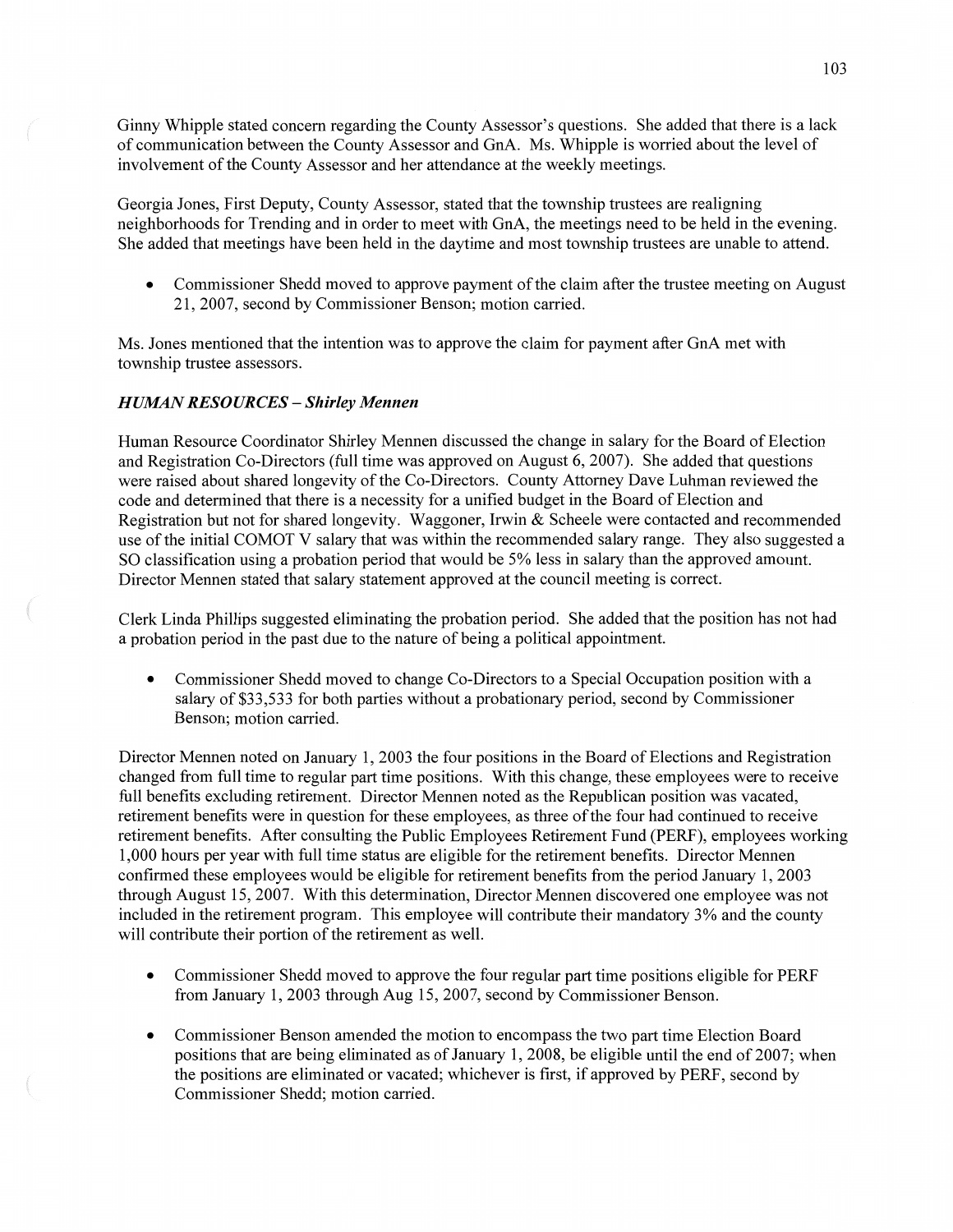# *JUVENILE ALTERNATIVES - Tammy Patrick*

Juvenile Alternatives Director Tammy Patrick requested sponsorship for Red Ribbon Week. For the event, the outside of the courthouse will be adorned with red ribbons as a symbol of our commitment to a safe and drug free community. Red Ribbon week will be October 21 through October 28, 2007.

**0** Commissioner Shedd moved to approve the sponsorship agreement with Juvenile Alternatives, second by Commissioner Benson; motion carried.

# *AlANA GEMENT* INF *ORAM T I* 0N *TECHNOLOGY* SER *VICES* —- *Diane Hawkins*

Director Diane Hawkins requested approval of a contract with TEK Systems Staffing Services. This contract will allow the **MITS** department to hire additional help as needed on an hourly basis. Director Hawkins added that the Database Administrator position in **MITS** has been open for six months and at this point contractual labor will be needed until the position is filled.

**-** Commissioner Shedd moved to approve the agreement with TEK Systems Staffing Services, second by Commissioner Benson; motion carried.

# *PROFESSIONAL TRANSPORTATION* SER *VICES AGREEMENT* **—** *Randy F airchild*

Veteran's Service Director Randy Fairchild requested approval for a Professional Transportation Service Agreement. This agreement will allow Veteran's Service to pay volunteers **a** stipend for transporting veterans to other hospitals. Director Fairchild mentioned insurance for the driver was an area of concern, and as of today has been resolved. He added volunteers will be insured for a minimum of \$500,000 before driving.

**0** Commissioner Shedd moved to approve the professional transportation agreement for the Veteran's Service **Office,** second by Commissioner Benson; motion carried.

# *FIRE ALARM INSPECTION RENEWAL A GREEMEN T*

Commissioner's Assistant Frank Cederquist presented a Fire Alarm Inspection Renewal Agreement for the parking garage. This agreement will be effective from October 1, 2007 through September 30, 2008 for \$832.50.

• Commissioner Shedd moved to approve the renewal agreement as submitted, second by Commissioner Benson; motion carried.

# *APPLICATION TO VILLA*

**0** Commissioner Shedd moved to approve an application for Max D. Teal to the Tippecanoe Villa, second by Commissioner Benson; motion carried.

# *APPOINTMENTS TO COMMON WAGE BOARD*

**0** Commissioner Shedd moved to approve the following appointments to the common wage board for the Tippecanoe County F—Lake and Berlowitz Detention Pond Projects, second by Commissioner Benson, motion carried.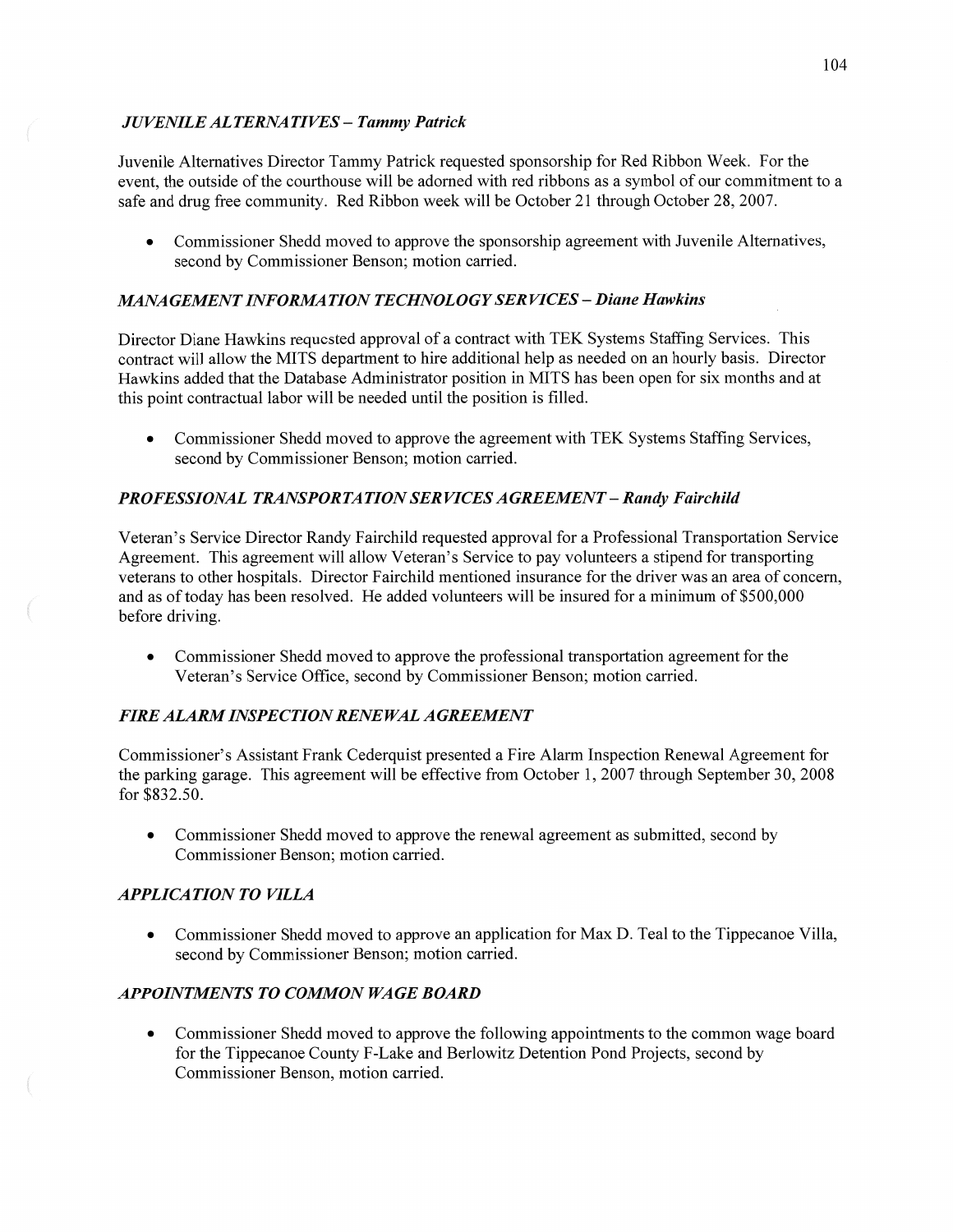- > Betty Michael<br>> Dave Lahr
- Dave Lahr
- **<sup>&</sup>gt;**Tom Murtaugh

# *UNFINISHEDflVE W B USINESS*

Commissioner Benson presented a Proposed Ordinance for Additional Compensation for Level II and Level III Assessors. The policy states that Level II Assessors may receive a lump sum following proof of certification for the remainder of 2007. In 2008, the additional compensation will be divided into equal paychecks throughout the year.

**0** Commissioner Shedd moved to approve Ordinance 2007-31-CM, Establishing Policy for Payment of Additional Compensation of Assessors, second by Commissioner Benson;

Auditor Weston recorded the vote:

| Shedd  | Yes |
|--------|-----|
| Benson | Yes |

Ordinance 2007-31-CM passes on first reading 2—0.

• Commissioner Shedd moved to suspend the rules and hear ordinance on second reading; this motion died for **a** lack of second.

### *REPORTS* ON *FILE*

None

#### *PUBLIC COMMENT*

Ron Highland noted **that** Romney United Methodist Church is now affiliated with the American Red Cross and will be **a** shelter during disasters.

**0** Commissioner Shedd **moved** to recess until Wednesday, August 22, 2007 at 1:30 pm. for the County Council Budget Hearings.

### *TIPPECANOE COUNTY BOARD* OF *COMMISSIONERS REGULAR MEETING August* 22, *2007*

The Tippecanoe County Commissioners met on Wednesday August 22, 2007, at **8:00** am. in the Tippecanoe Room for the 2008 County Council budget Hearings. Commissioners present were: President KD Benson, **Vice** President John L. Knochel and Member Ruth B. Shedd.

President Benson reconvened the August 20, 2007 meeting.

No other business was brought before the commissioners.